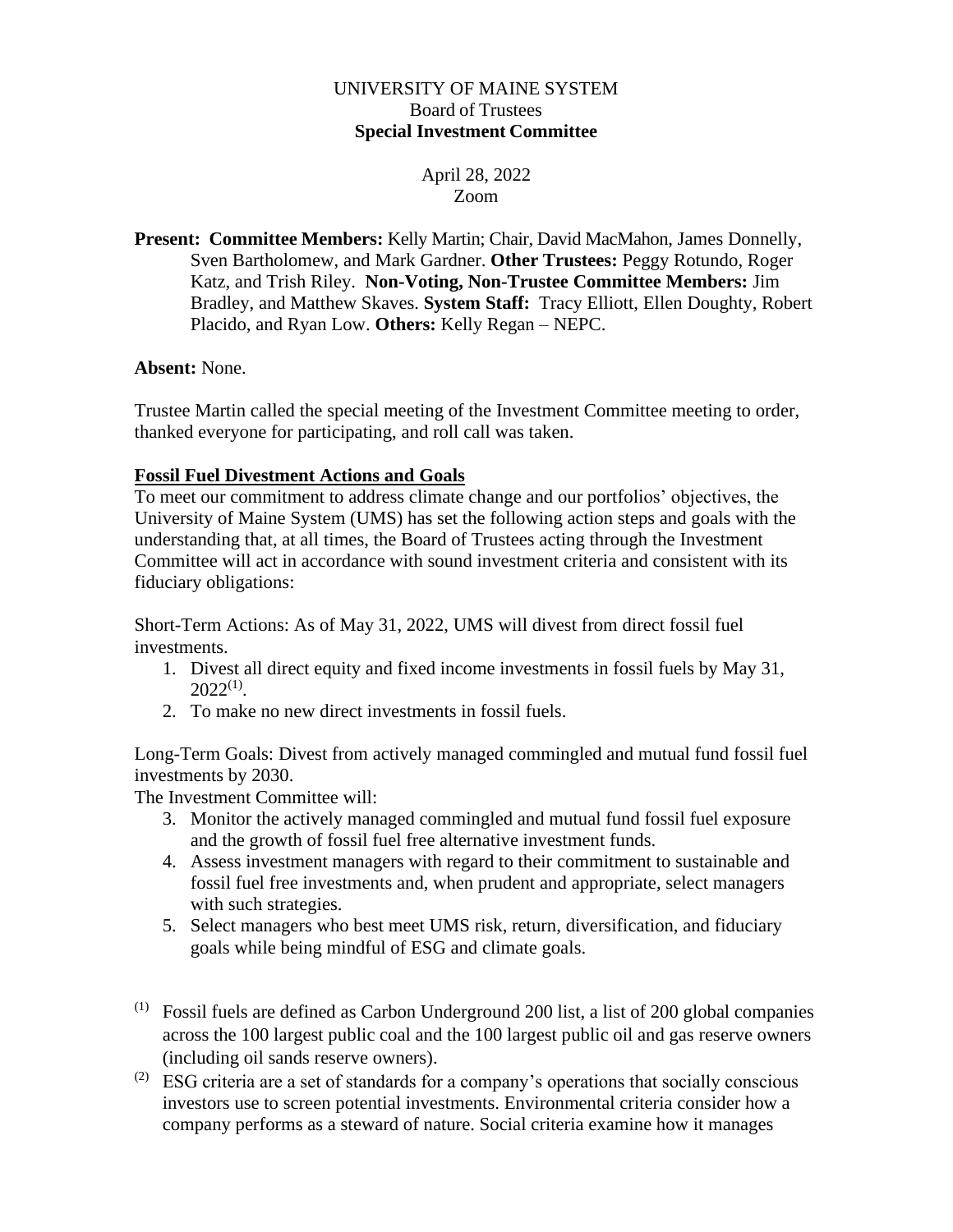Investment Committee April 28, 2022

> relationships with employees, suppliers, customers, and the communities where it operates. Governance deals with a company's leadership, executive pay, [audits,](https://www.investopedia.com/terms/a/audit.asp) [internal controls,](https://www.investopedia.com/terms/i/internalcontrols.asp) and shareholder rights.

Chair Martin commented that:

- Changes to the Investment Guidelines are within the purview of the Investment Committee which has met several times to discuss adjustments to those Guidelines to include divestment of fossil fuels.
- The "Fossil Fuel Divestment Actions and Goals" before the Committee, reflects a collaborative effort informed by considerable research, dialogue, and feedback.
- The Short-Term Actions and Long-Term Goals reflect our efforts to balance varying concerns keeping with sound investment principals and consistent with our fiduciary responsibilities.
- The Committee acknowledges the passion that everyone has for this topic and extends its thanks to those who have worked on this initiative.
- The Investment Committee and UMS should be proud that we led our peers when we divested of coal and when we adopted a strategy that applies environmental, social and governance factors (ESG) in investment decision making. We are again in the forefront as we adopt divestment actions and goals.
- Our efforts continue to demonstrate our strong commitment to addressing climate change and the portfolios' objectives.

Committee members:

- Acknowledged the tremendous amount of time, discussion and thought that went into considering how best to meet fiduciary responsibilities while leading in terms of climate policies and moving away from fossil fuels.
- Thanked the students for their time and research and acknowledged the emotion present in this issue.
- Commented on the importance of moving out of such investments without doing harm to our investments.
- Emphasized the dichotomy between our social responsibility and our fiduciary obligation and the need to be mindful that there is a balance while respecting the fiduciary obligations we have to the beneficiaries of our pension plan, the operating fund, and the endowment fund.

Non-Voting, Non-Trustee Committee Members:

- Acknowledged support to do what we can to limit climate change but we also need to meet our fiduciary obligations. The language regarding prudence and appropriate while meeting climate responsibility speak to that.
- The Statement before us today does a nice job balancing responsibilities regarding climate change and our fiduciary responsibilities.

# **Other Trustees:**

- Concerned about the long term goal for full divestment being in 2030, preferring a shorter timeframe.
- Expressed desire for Board level conversation on this topic.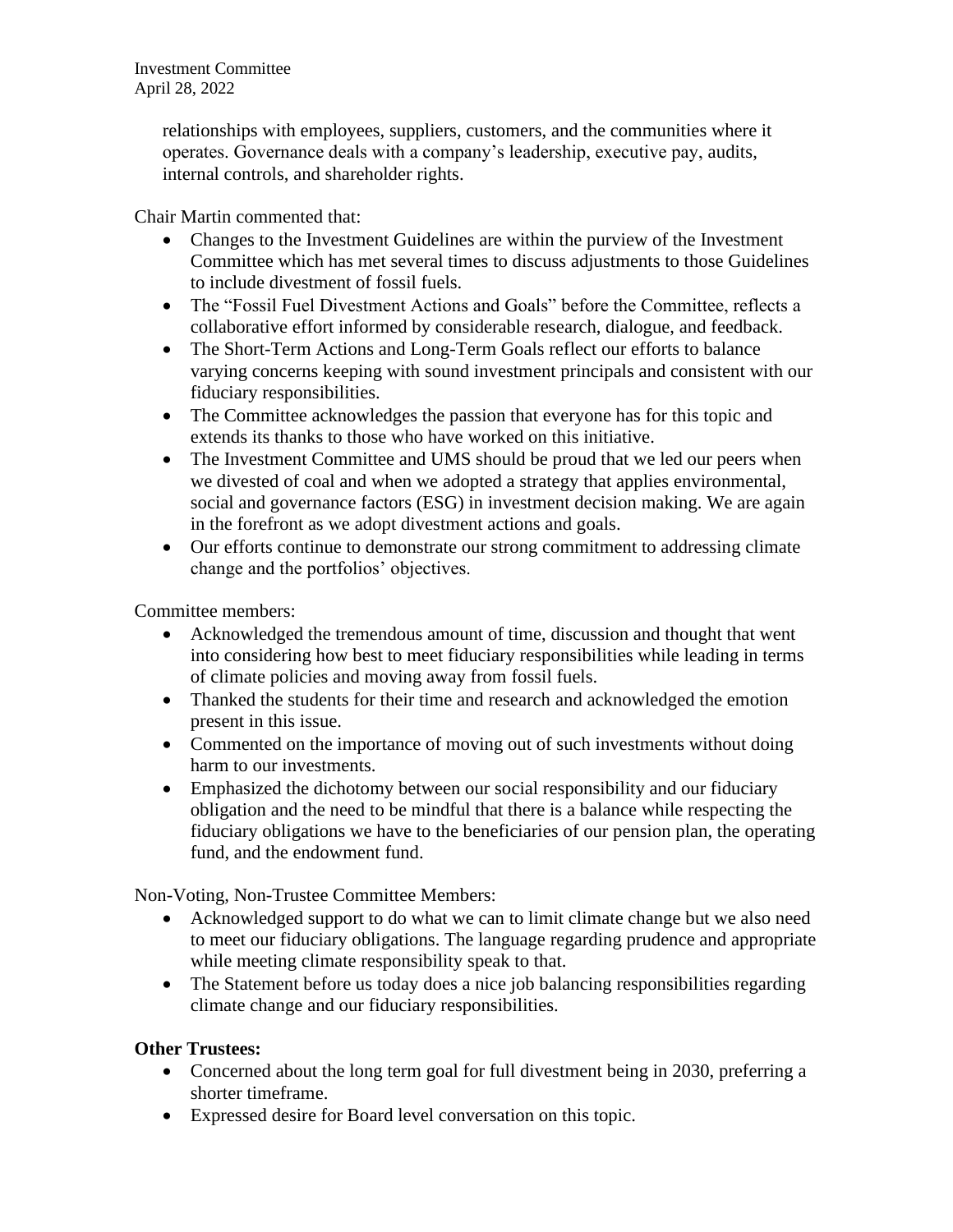Investment Committee April 28, 2022

On a motion by Trustee Donnelly, which was seconded by Trustee Gardner, and approved by a roll call vote of Trustee Committee members present, with the exception of Trustee Bartholomew who voted against the resolution, the Board of Trustees acting through the Investment Committee, approved the Short-Term Actions and Long-Term Goals regarding divestment from fossil fuel investments while at all times acting in accordance with sound investment criteria and consistent with its fiduciary obligations.

### **Investment Guidelines and Objectives - Managed Investment Pool (MIP), Operating Fund (OF) and Pension**

Kelly Regan with NEPC provided an overview of the changes to the Managed Investment Pool (MIP), Operating Fund (OF) and Pension investment statements. The proposed Guidelines for all three portfolios include consideration of investment managers who incorporate Environmental, Social, and Governance (ESG) factors into their investment process and investment managers who exclude fossil fuel holdings. The proposed Guidelines also now detail investment manager selection criteria. In addition, the MIP guidelines were edited to include the Investment Committee's approval of the endowment spending rate for FY23 and two MIP participant changes. Further, the Pension Guidelines were updated to acknowledge that the University follows the Employee Retirement Income Security Act (ERISA) as a best practice. The Guidelines also adopted de minimis exposure language from State of Maine LD 99 *An Act to Require the State to Divest Itself of Assets Invested in the Fossil Fuel Industry*.

Kelly Regan explained the process for investment manager selection and related criteria. Consideration will now be give to managers that incorporate ESG into their investment process and managers that exclude fossil fuel holdings. NEPC will propose their best ideas based on due diligence, top rated managers, and showcase similar to the past which managers have ESG in their investment process and managers that have no fossil fuel holdings, so that they are included for consideration when available given the investing universe.

Trustee Bartholomew stated that the policy may not go far enough towards complete fossil fuel divestment. Ms. Regan commented that the policy statement will accomplish the short term action by divesting from fossil fuel direct exposure and will aid in the long term goal.

Trustee Donnelly noted that the commingled or mutual funds have de minimis holdings which requires balancing the fiduciary responsibilities and divestment which is challenging. He noted the investment universe needs to develop so that there are managers with performance experience and appropriate returns to select from.

The statements are living documents and are revisited periodically and may be adjusted as progress is made.

There was some concern that the 2030 date for UMS to be fully divested from fossil fuel was not explicitly outlined in the updated investment guidelines. The Committee requested that the following information, consistent with the approved goals and actions, be added to the updated investment guidelines in an appropriate section determined by NEPC: